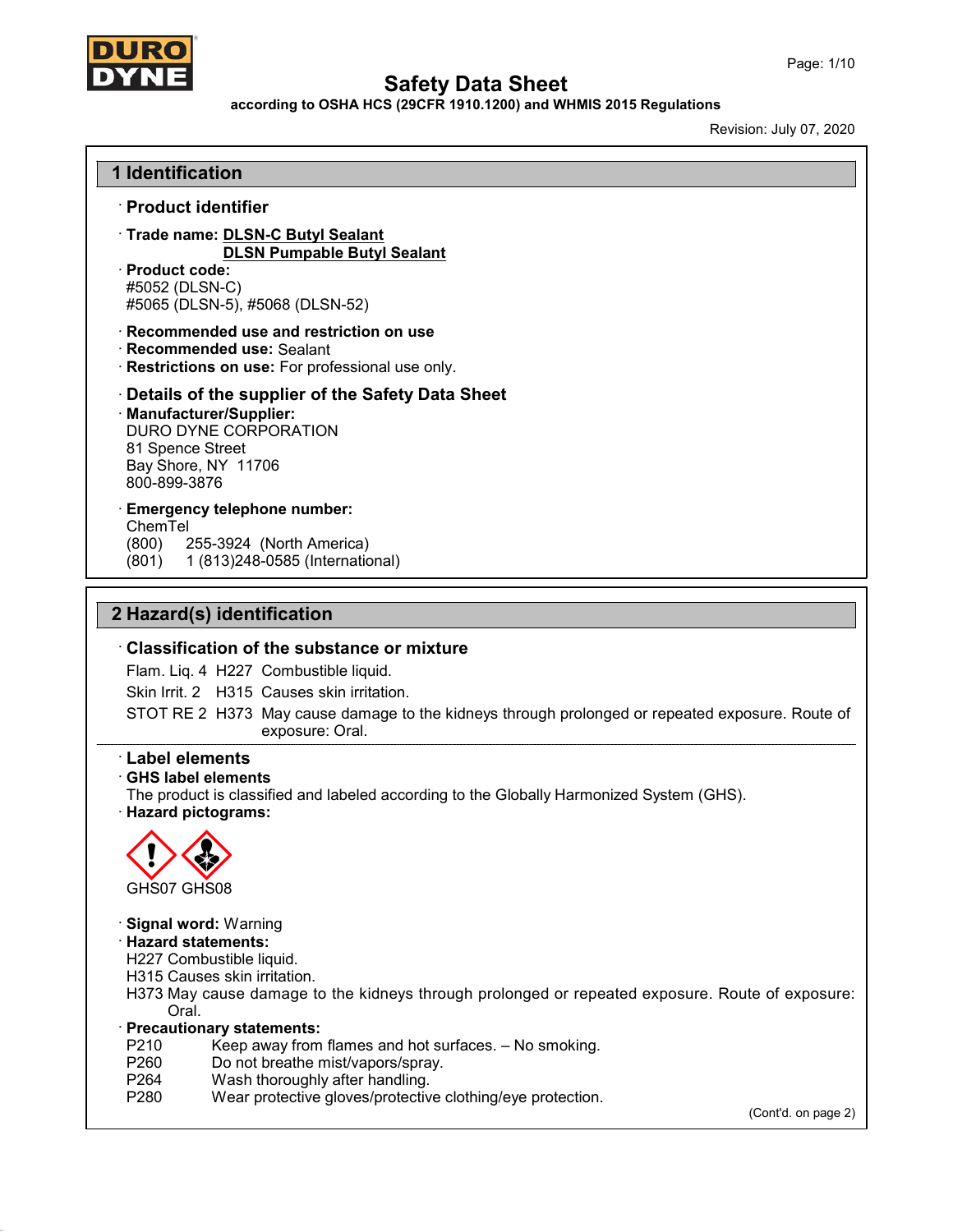

according to OSHA HCS (29CFR 1910.1200) and WHMIS 2015 Regulations

Revision: July 07, 2020

### Trade name: DLSN-C Butyl Sealant DLSN Pumpable Butyl Sealant

(Cont'd. of page 1)

P302+P352 If on skin: Wash with plenty of soap and water. P314 Get medical advice/attention if you feel unwell. P332+P313 If skin irritation occurs: Get medical advice/attention. P362+P364 Take off contaminated clothing and wash it before reuse. P370+P378 In case of fire: Use foam, powder, or carbon dioxide for extinction. P403+P235 Store in a well-ventilated place. Keep cool. P501 Dispose of contents/container in accordance with local/regional/national/international regulations.

· Other hazards There are no other hazards not otherwise classified that have been identified.

### 3 Composition/information on ingredients

· Chemical characterization: Mixtures

| Components:     |                                                                                                                                                                  |           |
|-----------------|------------------------------------------------------------------------------------------------------------------------------------------------------------------|-----------|
|                 | 1317-65-3 Limestone                                                                                                                                              | 30-60%    |
|                 | 9003-29-6 Butene, homopolymer (products derived from either/or But-1-ene/But-2-ene)<br><b>♦ Asp. Tox. 1, H304</b><br>♦ Skin Irrit. 2, H315<br>Flam. Lig. 4, H227 | 10-30%    |
| 14807-96-6 Talc |                                                                                                                                                                  | $5 - 15%$ |
|                 | 64742-47-8   Distillates (petroleum), hydrotreated light<br>◈ Flam. Liq. 3, H226<br>◈ Asp. Tox. 1, H304<br><b>∕∱ Skin Irrit. 2, H315; STOT SE 3, H336</b>        | $8 - 12%$ |
|                 | 7631-86-9 Silicon dioxide                                                                                                                                        | $1 - 10%$ |
|                 | 107-21-1 Ethylene glycol<br>$\diamond$ STOT RE 2, H373<br>$\rightarrow$ Acute Tox. 4, H302<br>.                                                                  | $1 - 3%$  |

#### · Additional information:

For the listed ingredient(s), the identity and/or exact percentage(s) are being withheld as a trade secret. For the wording of the listed Hazard Statements, refer to section 16.

### 4 First-aid measures

### · Description of first aid measures

- · After inhalation: Supply fresh air; consult doctor in case of complaints.
- · After skin contact:
- Wash with soap and water.

If skin irritation continues, consult a doctor.

#### · After eye contact:

Rinse opened eye for several minutes under running water. If symptoms persist, consult a doctor.

Seek medical treatment in case of complaints.

### · After swallowing:

Rinse out mouth and then drink plenty of water.

Do not induce vomiting; immediately call for medical help.

(Cont'd. on page 3)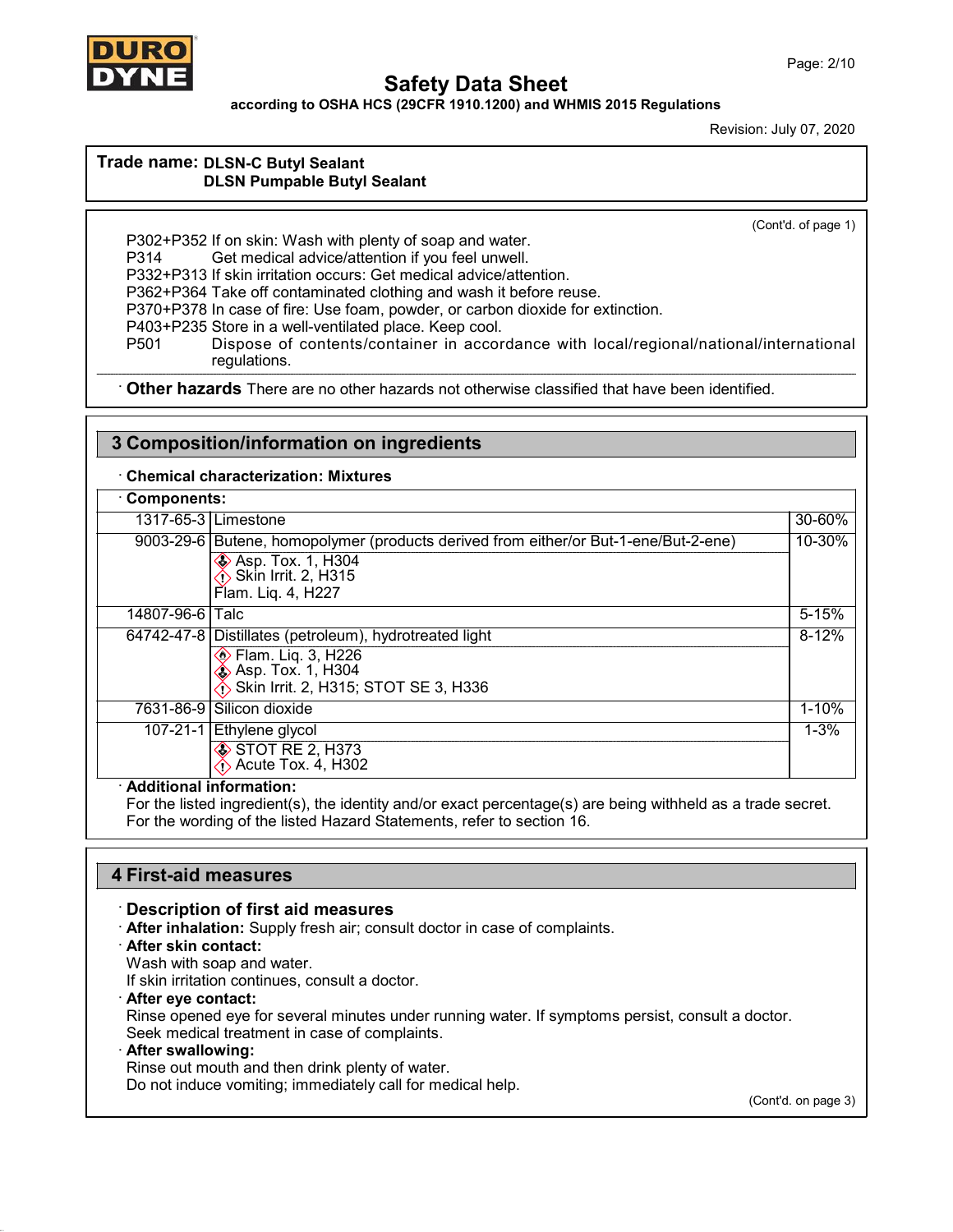

according to OSHA HCS (29CFR 1910.1200) and WHMIS 2015 Regulations

Revision: July 07, 2020

# Trade name: DLSN-C Butyl Sealant

DLSN Pumpable Butyl Sealant

(Cont'd. of page 2)

· Most important symptoms and effects, both acute and delayed: Causes skin irritation.

Gastric or intestinal disorders when ingested.

Danger:

May cause damage to the kidneys through prolonged or repeated exposure. Route of exposure: Oral.

· Indication of any immediate medical attention and special treatment needed: Treat symptomatically.

### 5 Fire-fighting measures

· Extinguishing media

· Suitable extinguishing agents: Water fog / haze Foam Gaseous extinguishing agents

Fire-extinguishing powder

· For safety reasons unsuitable extinguishing agents: Water stream.

· Special hazards arising from the substance or mixture

Formation of toxic gases is possible during heating or in case of fire.

- · Advice for firefighters
- · Protective equipment: Wear self-contained respiratory protective device. Wear fully protective suit.
- · Additional information: Eliminate all ignition sources if safe to do so.

Cool endangered containers with water fog.

### 6 Accidental release measures

· Personal precautions, protective equipment and emergency procedures Ensure adequate ventilation. Use personal protective equipment as required.

Keep away from ignition sources.

Protect from heat

· Environmental precautions Avoid release to the environment.

### Methods and material for containment and cleaning up

Allow to solidify. Pick up mechanically.

Send for recovery or disposal in suitable receptacles.

**Reference to other sections** 

See Section 7 for information on safe handling. See Section 8 for information on personal protection equipment. See Section 13 for disposal information.

### 7 Handling and storage

· Handling

· Precautions for safe handling:

(Cont'd. on page 4)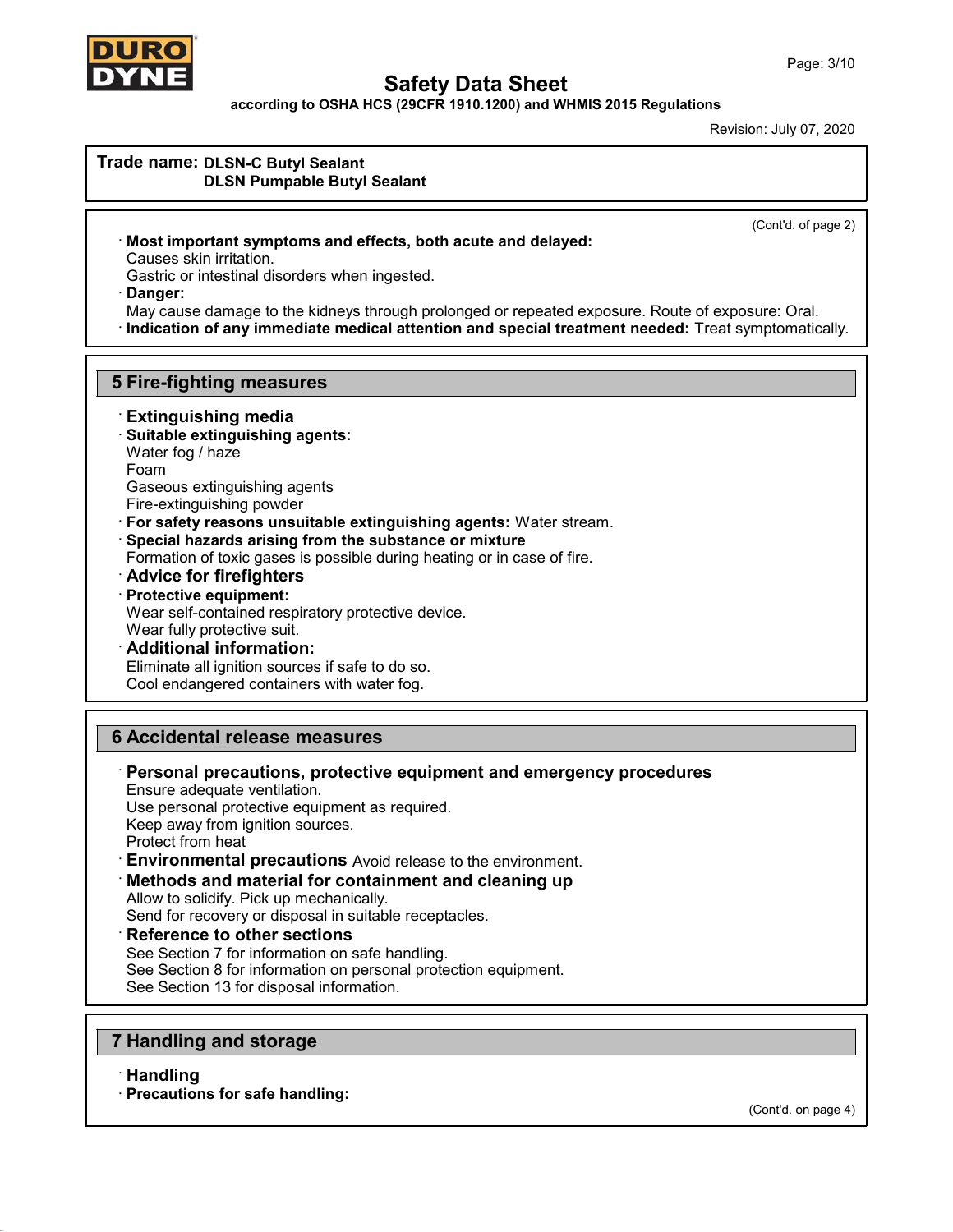

according to OSHA HCS (29CFR 1910.1200) and WHMIS 2015 Regulations

Revision: July 07, 2020

### Trade name: DLSN-C Butyl Sealant DLSN Pumpable Butyl Sealant

(Cont'd. of page 3)

Use only in well ventilated areas. Avoid breathing mist, vapors, or spray. Keep out of reach of children. Avoid contact with the eyes and skin. Open and handle receptacle with care. · Information about protection against explosions and fires: Combustible liquid. Keep ignition sources away - Do not smoke. Flammable gas-air mixtures may be formed in empty containers/receptacles. · Conditions for safe storage, including any incompatibilities · Requirements to be met by storerooms and receptacles: Store only in the original receptacle. Avoid storage near extreme heat, ignition sources or open flame. · Information about storage in one common storage facility: Store away from foodstuffs. Store away from oxidizing agents. · Further information about storage conditions: Store in cool, dry conditions in well sealed receptacles.

· Specific end use(s) No relevant information available.

| 8 Exposure controls/personal protection |                                                                                                  |  |
|-----------------------------------------|--------------------------------------------------------------------------------------------------|--|
| <b>Control parameters</b>               |                                                                                                  |  |
|                                         | Components with limit values that require monitoring at the workplace:                           |  |
| 1317-65-3 Limestone                     |                                                                                                  |  |
| PEL (USA)                               | Long-term value: 15* 5** mg/m <sup>3</sup><br>*total dust **respirable fraction                  |  |
| REL (USA)                               | Long-term value: 10* 5** mg/m <sup>3</sup><br>*total dust **respirable fraction                  |  |
| TLV (USA)                               | TLV withdrawn                                                                                    |  |
|                                         | 8031-18-3 Magnesium aluminum silicate, hydrated                                                  |  |
| PEL (USA)                               | Long-term value: 15*; 5** mg/m <sup>3</sup><br>*Total dust; ** Respirable fraction               |  |
| REL (USA)                               | Long-term value: 10* 5** mg/m <sup>3</sup><br>as Al*Total dust**Respirable/pyro powd./welding f. |  |
| TLV (USA)                               | Long-term value: 1* mg/m <sup>3</sup><br>as AI; *as respirable fraction                          |  |
| EL (Canada)                             | Long-term value: 1.0 mg/m <sup>3</sup><br>respirable, as Al                                      |  |
| EV (Canada)                             | Long-term value: 5 mg/m <sup>3</sup><br>aluminium-containing (as aluminium)                      |  |
| LMPE (Mexico)                           | Long-term value: 1* mg/m <sup>3</sup><br>A4, *fracciòn respirable                                |  |
| 14807-96-6 Talc                         |                                                                                                  |  |
| PEL (USA)                               | Long-term value: 20 mppcf ppm<br>(containing <1% Quartz)                                         |  |
|                                         | (Cont'd. on page 5)                                                                              |  |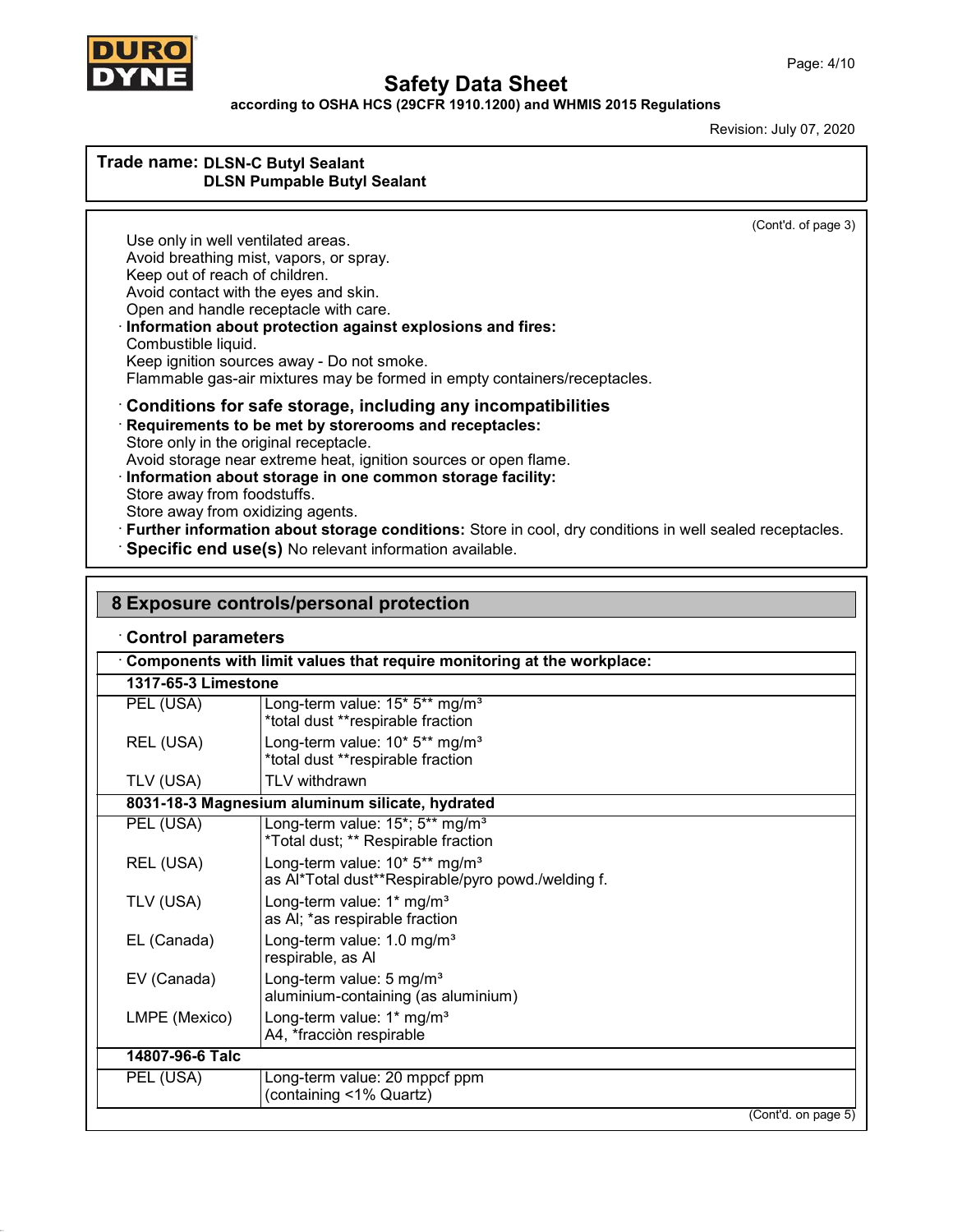

#### according to OSHA HCS (29CFR 1910.1200) and WHMIS 2015 Regulations

| Trade name: DLSN-C Butyl Sealant                                                                                                                                                        | <b>DLSN Pumpable Butyl Sealant</b>                                                                                                                                                                                                                                                                                                                                                                         |
|-----------------------------------------------------------------------------------------------------------------------------------------------------------------------------------------|------------------------------------------------------------------------------------------------------------------------------------------------------------------------------------------------------------------------------------------------------------------------------------------------------------------------------------------------------------------------------------------------------------|
|                                                                                                                                                                                         | (Cont'd. of page 4)                                                                                                                                                                                                                                                                                                                                                                                        |
| <b>REL (USA)</b>                                                                                                                                                                        | Long-term value: 2* mg/m <sup>3</sup><br>*respirable dust; and <1% Quartz                                                                                                                                                                                                                                                                                                                                  |
| TLV (USA)                                                                                                                                                                               | Long-term value: 2* mg/m <sup>3</sup><br>*as respirable fraction; E                                                                                                                                                                                                                                                                                                                                        |
| EL (Canada)                                                                                                                                                                             | Long-term value: 2 *0.1 f/cc mg/m <sup>3</sup><br>resp. *if contains asbestos: ACGIH A1, IARC 1                                                                                                                                                                                                                                                                                                            |
| EV (Canada)                                                                                                                                                                             | Long-term value: 2* mg/m <sup>3</sup> , 2 f/cc ppm<br>*respirable                                                                                                                                                                                                                                                                                                                                          |
| LMPE (Mexico)                                                                                                                                                                           | Long-term value: 2* mg/m <sup>3</sup><br>A4, *fracción respirable                                                                                                                                                                                                                                                                                                                                          |
|                                                                                                                                                                                         | 64742-47-8 Distillates (petroleum), hydrotreated light                                                                                                                                                                                                                                                                                                                                                     |
| EL (Canada)                                                                                                                                                                             | Long-term value: 200 mg/m <sup>3</sup><br><b>Skin</b>                                                                                                                                                                                                                                                                                                                                                      |
| 7631-86-9 Silicon dioxide                                                                                                                                                               |                                                                                                                                                                                                                                                                                                                                                                                                            |
|                                                                                                                                                                                         | NIOSH REL (USA) Long-term value: 6 mg/m <sup>3</sup>                                                                                                                                                                                                                                                                                                                                                       |
| OSHA PEL (USA)                                                                                                                                                                          | Long-term value: 80 mg/m <sup>3</sup>                                                                                                                                                                                                                                                                                                                                                                      |
| 107-21-1 Ethylene glycol                                                                                                                                                                |                                                                                                                                                                                                                                                                                                                                                                                                            |
| TLV (USA)                                                                                                                                                                               | Short-term value: 10 <sup>**</sup> mg/m <sup>3</sup> , 50 <sup>*</sup> ppm<br>Long-term value: 25* ppm<br>*vapor fraction:**inh. fraction, aerosol only                                                                                                                                                                                                                                                    |
| WEEL (USA)                                                                                                                                                                              | 1(2)                                                                                                                                                                                                                                                                                                                                                                                                       |
| EL (Canada)                                                                                                                                                                             | Short-term value: 20** mg/m <sup>3</sup><br>Long-term value: 10** mg/m <sup>3</sup><br>Ceiling limit value: 100* mg/m <sup>3</sup> , 50*** ppm<br>*Aerosol; **Particulate; ***Vapour                                                                                                                                                                                                                       |
| EV (Canada)                                                                                                                                                                             | Ceiling limit value: 100 mg/m <sup>3</sup>                                                                                                                                                                                                                                                                                                                                                                 |
| LMPE (Mexico)                                                                                                                                                                           | Ceiling limit value: 100* mg/m <sup>3</sup><br>A4, *solo aerosol                                                                                                                                                                                                                                                                                                                                           |
| <b>Exposure controls</b><br>Avoid contact with the eyes and skin.<br>Avoid breathing vapors.<br><b>Breathing equipment:</b><br>exceeded.<br>· Protection of hands:<br>Protective gloves | <b>General protective and hygienic measures:</b><br>The usual precautionary measures for handling chemicals should be followed.<br>Keep away from foodstuffs, beverages and feed.<br>Wash hands before breaks and at the end of work.<br>Engineering controls: No relevant information available.<br>Wear appropriate NIOSH respirator when ventilation is inadequate and occupational exposure limits are |
| Eye protection:                                                                                                                                                                         | The glove material has to be impermeable and resistant to the product/ the substance/ the preparation.<br>(Cont'd. on page 6)                                                                                                                                                                                                                                                                              |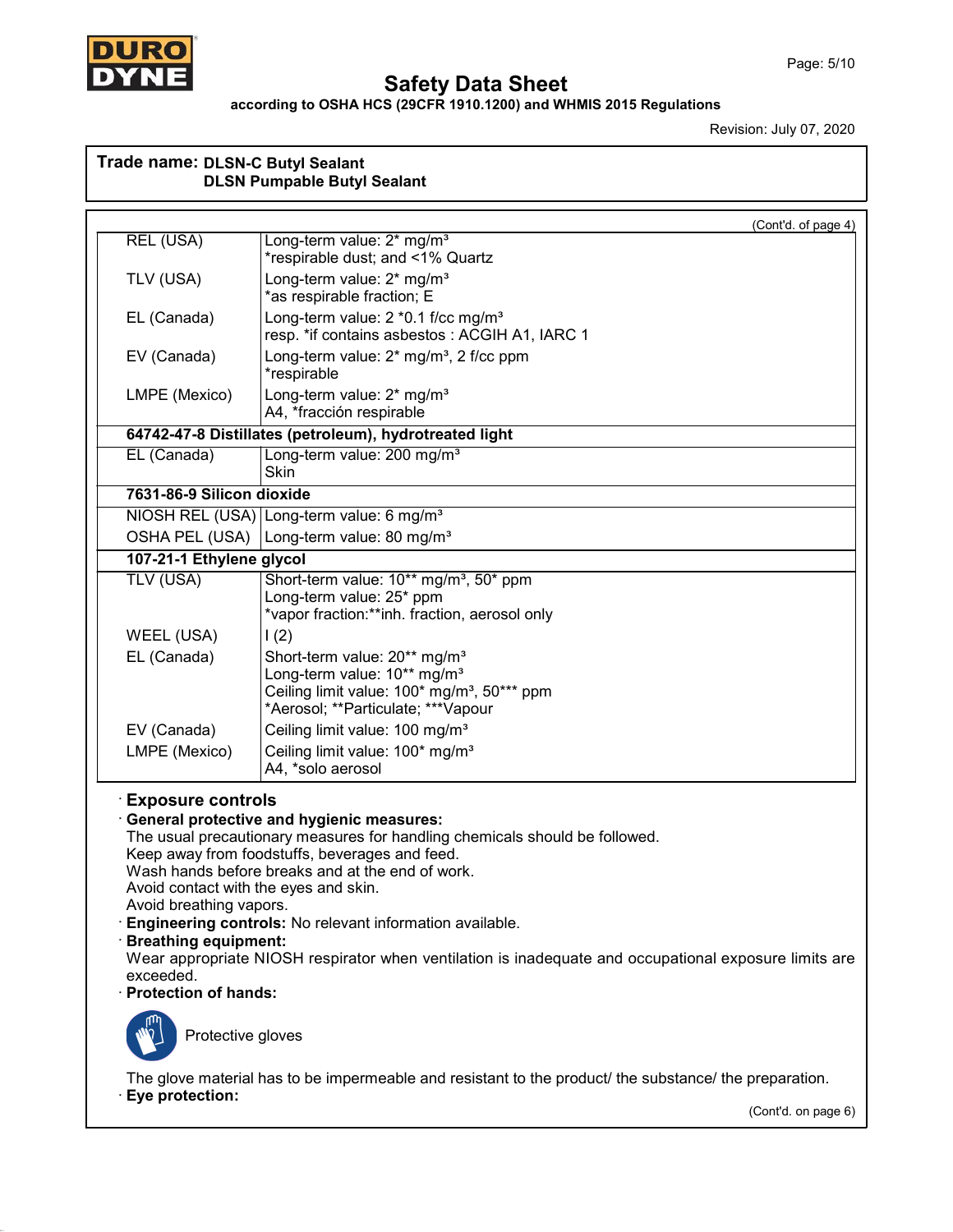

according to OSHA HCS (29CFR 1910.1200) and WHMIS 2015 Regulations

Revision: July 07, 2020

### Trade name: DLSN-C Butyl Sealant DLSN Pumpable Butyl Sealant

(Cont'd. of page 5)



Safety glasses

· Body protection: Protective work clothing

- · Limitation and supervision of exposure into the environment No relevant information available.
- · Risk management measures No relevant information available.

| 9 Physical and chemical properties                                                 |                                                                                                |  |
|------------------------------------------------------------------------------------|------------------------------------------------------------------------------------------------|--|
| Information on basic physical and chemical properties                              |                                                                                                |  |
| · Appearance:<br>Form:<br>Color:<br>Odor:<br><b>Odor threshold:</b>                | Liquid<br>According to product specification<br>Petroleum-like<br>Not determined.              |  |
| pH-value:<br>· Melting point/Melting range:<br><b>Boiling point/Boiling range:</b> | Not determined.<br>Not determined.<br>115-149 °C (239-236.2 °F)                                |  |
| · Flash point:                                                                     | 61.7-63.9 °C (143.1-83 °F)                                                                     |  |
| · Flammability (solid, gaseous):                                                   | Not applicable.                                                                                |  |
| · Auto-ignition temperature:                                                       | Not determined.                                                                                |  |
| Decomposition temperature:                                                         | Not determined.                                                                                |  |
| Danger of explosion:                                                               | Product is not explosive. However, formation of explosive air/<br>vapor mixtures are possible. |  |
| <b>Explosion limits</b><br>Lower:<br>Upper:<br><b>Oxidizing properties:</b>        | Not determined.<br>Not determined.<br>Non-oxidizing.                                           |  |
| Vapor pressure:                                                                    | Not determined.                                                                                |  |
| Density:<br><b>Relative density:</b><br>Vapor density:<br><b>Evaporation rate:</b> | 1.55<br>Not determined.<br>Not determined.                                                     |  |
| · Solubility in / Miscibility with<br>Water:                                       | Insoluble.<br>Reacts with water.                                                               |  |
| · Partition coefficient (n-octanol/water): Not determined.                         |                                                                                                |  |
| · Viscosity<br>Dynamic:                                                            | Not determined.                                                                                |  |
|                                                                                    | (Cont'd. on page 7)                                                                            |  |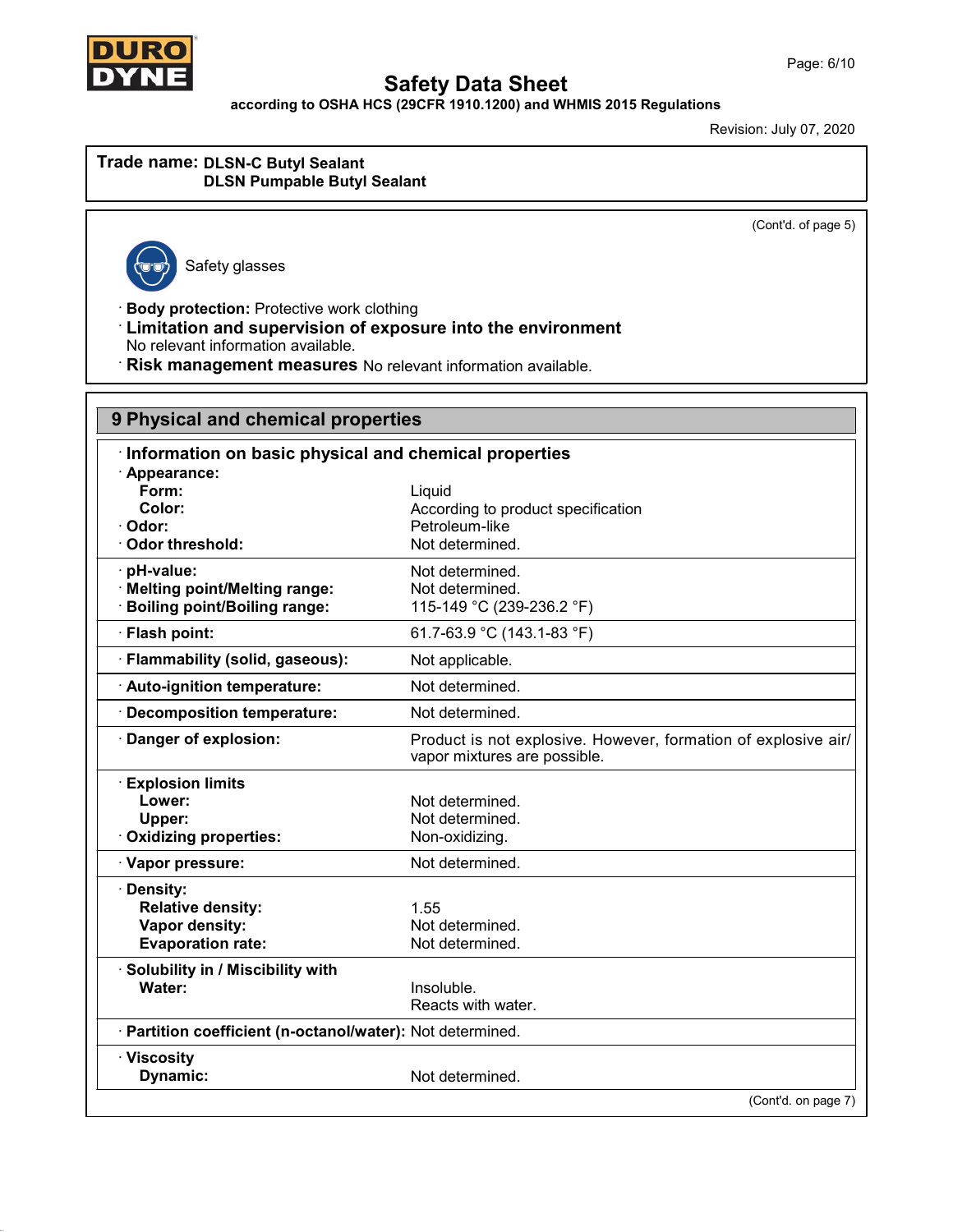

according to OSHA HCS (29CFR 1910.1200) and WHMIS 2015 Regulations

| Trade name: DLSN-C Butyl Sealant<br><b>DLSN Pumpable Butyl Sealant</b>                                                                                                                                                                                                                                                                                                                                                                                                       |                                                                                                                                                                                         |                     |
|------------------------------------------------------------------------------------------------------------------------------------------------------------------------------------------------------------------------------------------------------------------------------------------------------------------------------------------------------------------------------------------------------------------------------------------------------------------------------|-----------------------------------------------------------------------------------------------------------------------------------------------------------------------------------------|---------------------|
|                                                                                                                                                                                                                                                                                                                                                                                                                                                                              |                                                                                                                                                                                         |                     |
|                                                                                                                                                                                                                                                                                                                                                                                                                                                                              |                                                                                                                                                                                         | (Cont'd. of page 6) |
| Kinematic at 40 °C (104 °F):<br><b>Other information</b>                                                                                                                                                                                                                                                                                                                                                                                                                     | $>20.5$ mm <sup>2</sup> /s<br>No relevant information available.                                                                                                                        |                     |
| <b>10 Stability and reactivity</b>                                                                                                                                                                                                                                                                                                                                                                                                                                           |                                                                                                                                                                                         |                     |
| · Reactivity: Reacts with oxidizing agents.<br>Chemical stability:<br>Possibility of hazardous reactions<br>Combustible liquid.<br>Toxic fumes may be released if heated above the decomposition point.<br><b>Conditions to avoid Excessive heat and contact with oxidizers.</b><br>Incompatible materials<br>Oxidizers<br>Alkalis.<br>Water<br><b>Hazardous decomposition products</b><br>Under fire conditions only:<br>Carbon monoxide and carbon dioxide<br>Hydrocarbons | · Thermal decomposition / conditions to be avoided: Keep away from heat and direct sunlight.<br>Used empty containers may contain product gases which form explosive mixtures with air. |                     |
| <b>11 Toxicological information</b><br>Information on toxicological effects                                                                                                                                                                                                                                                                                                                                                                                                  | · Acute toxicity: Based on available data, the classification criteria are not met.                                                                                                     |                     |
|                                                                                                                                                                                                                                                                                                                                                                                                                                                                              |                                                                                                                                                                                         |                     |
| <b>LD/LC50 values that are relevant for classification: None.</b><br>· Primary irritant effect:<br>On the skin: Irritant to skin and mucous membranes.                                                                                                                                                                                                                                                                                                                       | On the eye: Based on available data, the classification criteria are not met.                                                                                                           |                     |
| Sensitization: No sensitizing effects known.                                                                                                                                                                                                                                                                                                                                                                                                                                 |                                                                                                                                                                                         |                     |
| · IARC (International Agency for Research on Cancer):                                                                                                                                                                                                                                                                                                                                                                                                                        |                                                                                                                                                                                         |                     |
| None of the ingredients are listed.                                                                                                                                                                                                                                                                                                                                                                                                                                          |                                                                                                                                                                                         |                     |
| · NTP (National Toxicology Program):                                                                                                                                                                                                                                                                                                                                                                                                                                         |                                                                                                                                                                                         |                     |
| None of the ingredients are listed.                                                                                                                                                                                                                                                                                                                                                                                                                                          |                                                                                                                                                                                         |                     |
| OSHA-Ca (Occupational Safety & Health Administration):<br>None of the ingredients are listed.                                                                                                                                                                                                                                                                                                                                                                                |                                                                                                                                                                                         |                     |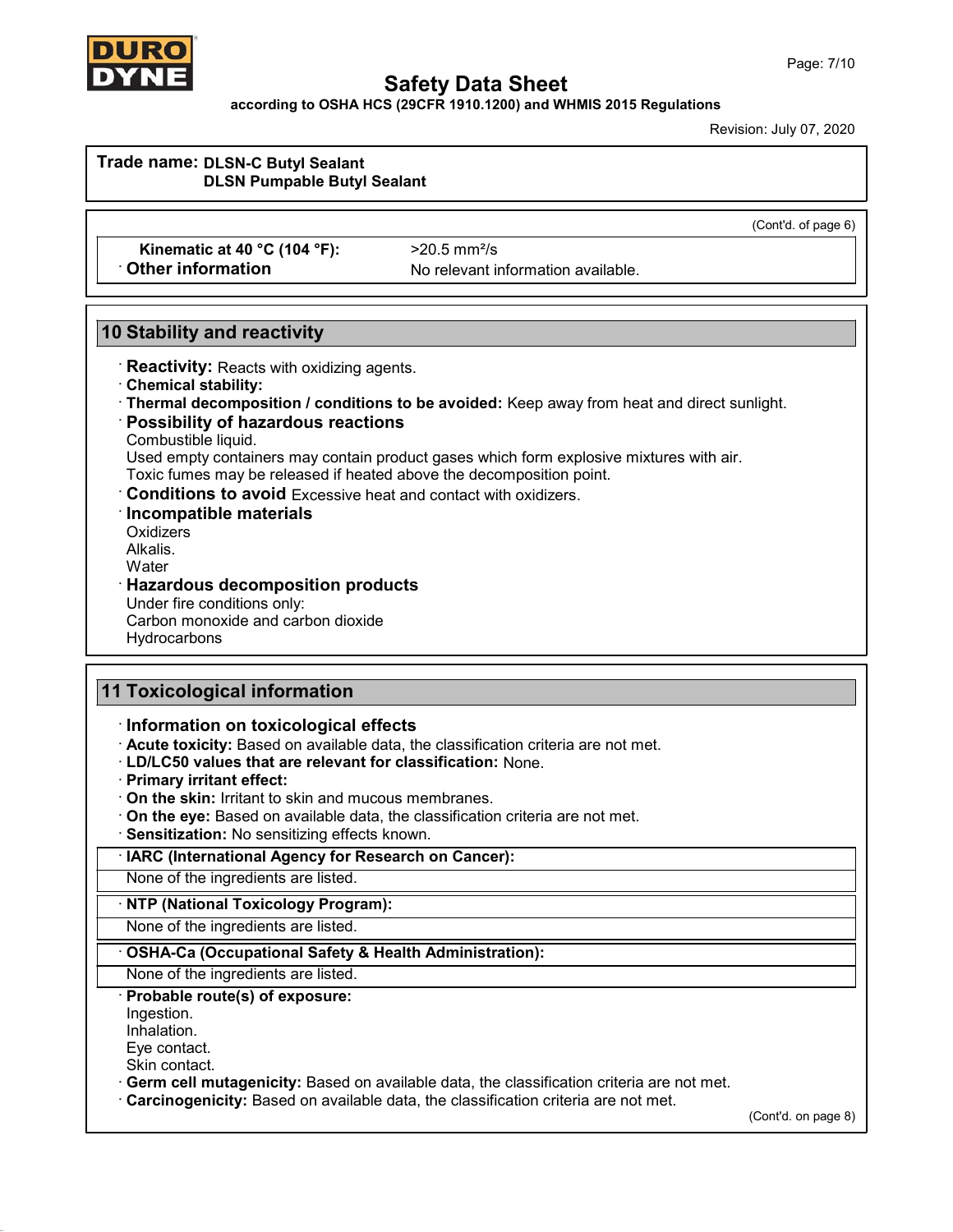

according to OSHA HCS (29CFR 1910.1200) and WHMIS 2015 Regulations

Revision: July 07, 2020

#### Trade name: DLSN-C Butyl Sealant DLSN Pumpable Butyl Sealant

(Cont'd. of page 7)

- · Reproductive toxicity: Based on available data, the classification criteria are not met.
- · STOT-single exposure: Based on available data, the classification criteria are not met.

#### · STOT-repeated exposure:

May cause damage to the kidneys through prolonged or repeated exposure. Route of exposure: Oral.

· Aspiration hazard: Based on available data, the classification criteria are not met.

### 12 Ecological information

· Toxicity

- · Aquatic toxicity Harmful to aquatic life with long lasting effects.
- · Persistence and degradability No relevant information available.
- · Bioaccumulative potential: No relevant information available.
- · Mobility in soil: No relevant information available.
- · Other adverse effects No relevant information available.

### 13 Disposal considerations

### · Waste treatment methods

· Recommendation:

Can be disposed of with household garbage after solidification following consultation with the waste disposal facility operator and the pertinent authorities and adhering to the necessary technical regulations. The user of this material has the responsibility to dispose of unused material, residues and containers in compliance with all relevant local, state and federal laws and regulations regarding treatment, storage and disposal for hazardous and nonhazardous wastes.

### · Uncleaned packagings

· Recommendation: Disposal must be made according to official regulations.

| ∙ UN-Number                |                                                                        |
|----------------------------|------------------------------------------------------------------------|
| ∙ DOT                      | NA1993                                                                 |
| · ADR/RID/ADN, IMDG, IATA  | Not regulated.                                                         |
| · UN proper shipping name  |                                                                        |
| ∙ DOT                      | Combustible liquid, n.o.s. (Petroleum distillates,<br>Polyisobutylene) |
| · ADR/RID/ADN, IMDG, IATA  | Not regulated.                                                         |
| Transport hazard class(es) |                                                                        |
| $\cdot$ DOT                |                                                                        |
| <b>COVIDERED</b>           |                                                                        |
| · Class                    | 3                                                                      |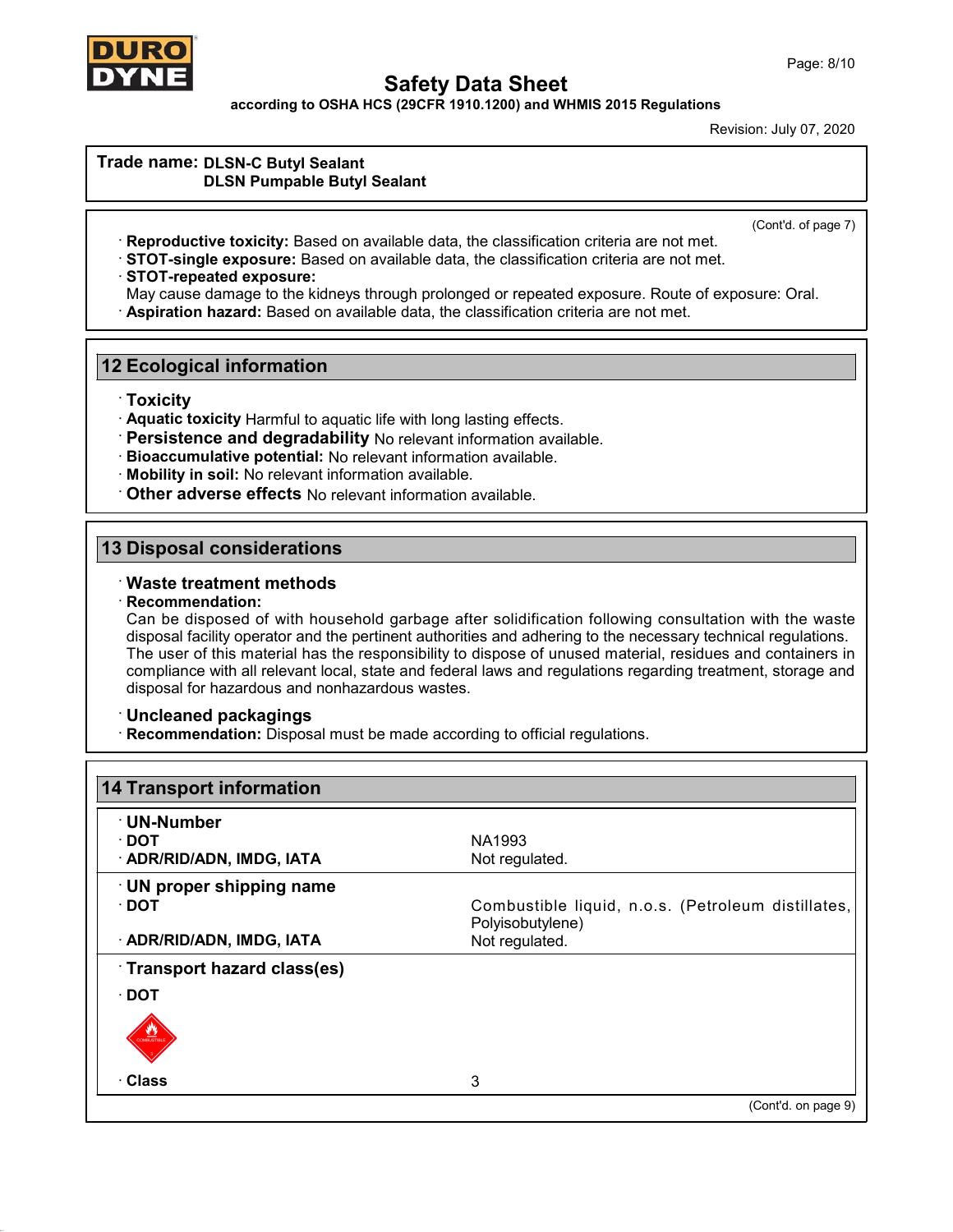

according to OSHA HCS (29CFR 1910.1200) and WHMIS 2015 Regulations

|                                            | (Cont'd. of page 8)                                                                                                          |
|--------------------------------------------|------------------------------------------------------------------------------------------------------------------------------|
| ∴Label                                     | 3                                                                                                                            |
| · ADR/RID/ADN, IMDG, IATA                  |                                                                                                                              |
| ∴Class                                     | Not regulated.                                                                                                               |
| · Packing group                            |                                                                                                                              |
| ∙ DOT                                      | Ш                                                                                                                            |
| · ADR/RID/ADN, IMDG, IATA                  | Not regulated.                                                                                                               |
| <b>∴Environmental hazards</b>              | Not applicable.                                                                                                              |
| <b>Special precautions for user</b>        | Not applicable.                                                                                                              |
| Transport in bulk according to Annex II of |                                                                                                                              |
| <b>MARPOL73/78 and the IBC Code</b>        | Not applicable.                                                                                                              |
| · Transport/Additional information:        |                                                                                                                              |
| $\cdot$ DOT                                | Classified as combustible under US DOT regulations.<br>Labeling is only required for single packages ≥119 US<br>gal / 450 L. |

| <b>15 Regulatory information</b>                                                                                                           |
|--------------------------------------------------------------------------------------------------------------------------------------------|
| Safety, health and environmental regulations/legislation specific for the substance or<br>mixture<br>· United States (USA)<br>$\cdot$ SARA |
| Section 302 (extremely hazardous substances):                                                                                              |
| None of the ingredients are listed.                                                                                                        |
| · Section 313 (Specific toxic chemical listings):                                                                                          |
| 107-21-1 Ethylene glycol                                                                                                                   |
| · TSCA (Toxic Substances Control Act)                                                                                                      |
| All ingredients are listed or exempt.                                                                                                      |
| · Proposition 65 (California)                                                                                                              |
| Chemicals known to cause cancer:                                                                                                           |
| 14807-96-6 Talc                                                                                                                            |
| Chemicals known to cause developmental toxicity for females:                                                                               |
| None of the ingredients are listed.                                                                                                        |
| Chemicals known to cause developmental toxicity for males:                                                                                 |
| None of the ingredients are listed.                                                                                                        |
| Chemicals known to cause developmental toxicity:                                                                                           |
| 107-21-1 Ethylene glycol                                                                                                                   |
| <b>EPA (Environmental Protection Agency):</b>                                                                                              |
| None of the ingredients are listed.                                                                                                        |
| (Cont'd. on page 10)                                                                                                                       |